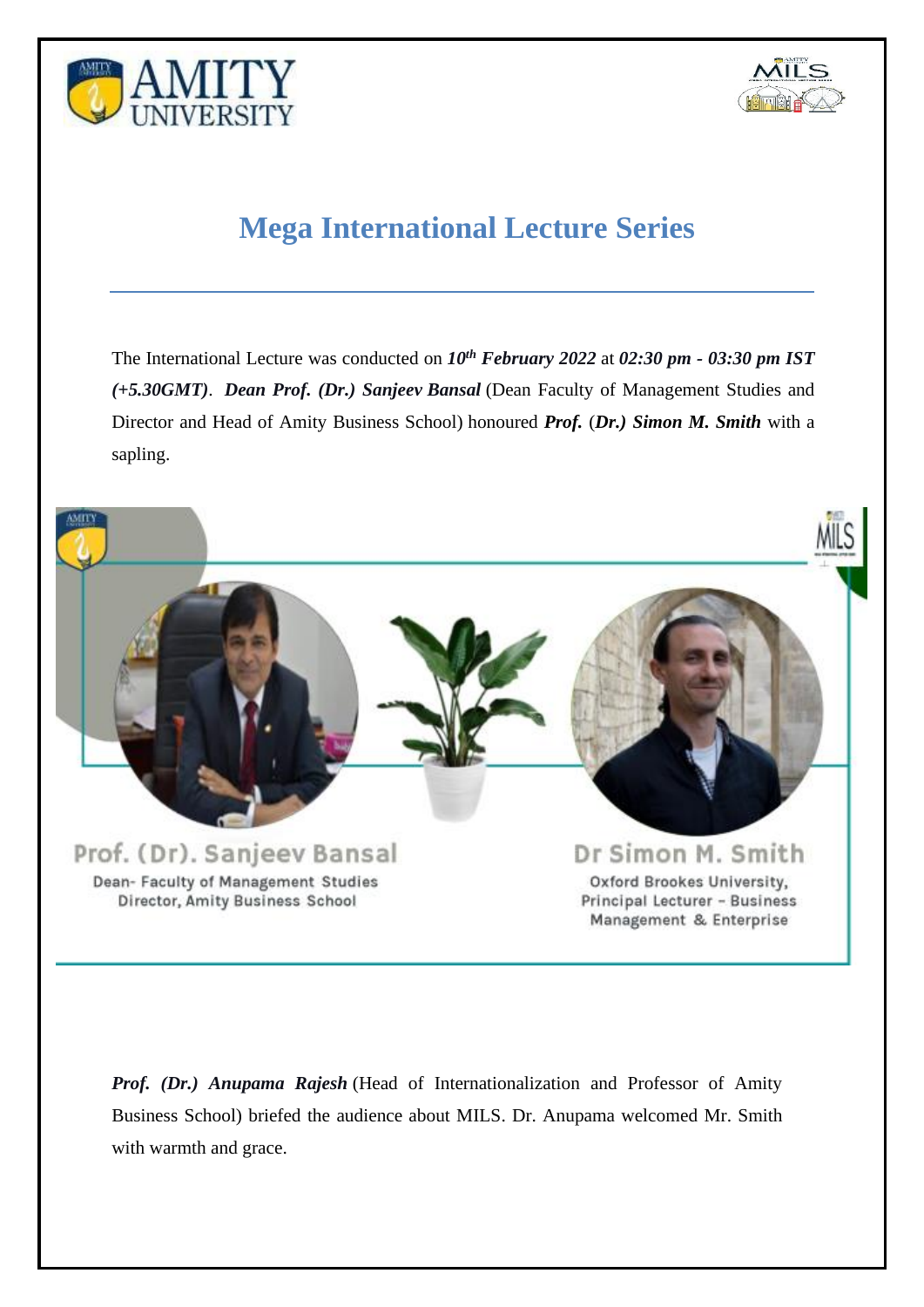A curtain-raiser for the lecture series showcasing all the speakers was run.





Prof (Dr) Martin Broad (28th Oct, 2021) University Of Winchester Dean Business, Law and

**Digital Technologies** 



## Dr. Karen Cripps (IHh Nov, 2021) University of Winchester, UK **Principles of Responsible** Management Education (PRME) Champion



# Mr. Tom Lowe (2nd Dec, 2021) University of Winchester, UK Director **Centre for Student Engagement**

Dr Simon M Smith (13th Jan, 2022) Oxford Brookes University, UK **Principal Lecturer Business, Management &** Enterprises









Prof Ivan Coste Maniere<br>(18th Nov, 2021) Skema Business School Director & Professor - Marketing Founder - MSc Luxury & Fashion Management **SKEMA Business School, France** 



# Prof (Dr) Peter Stokes  $(20+h \text{ Jan}, 2022)$ Leicester Castle Business<br>School, De Montfort **University**

Professor Leadership & Professional Development

## Prof (Dr) Leo Paul Dana Montpellier Business School

--------------

**Visiting Professor (INSEAD)** Marie Curie Fellow at Princeton **University** 



Dr Anupama Rajesh Head Internationalization Cell Professor **Amity Business School** 



#### Dr Sanjeev Bansal Dean

**Management Studies** Director & Head **Amity Business School** 



# Leading in the New Reality: Insights into Actions 16th - 18th February, 2022

Amity University Campus, Noida For Further Details / Registration:

https://www.amity.edu/abs/glrc2022 glrc@amity.edu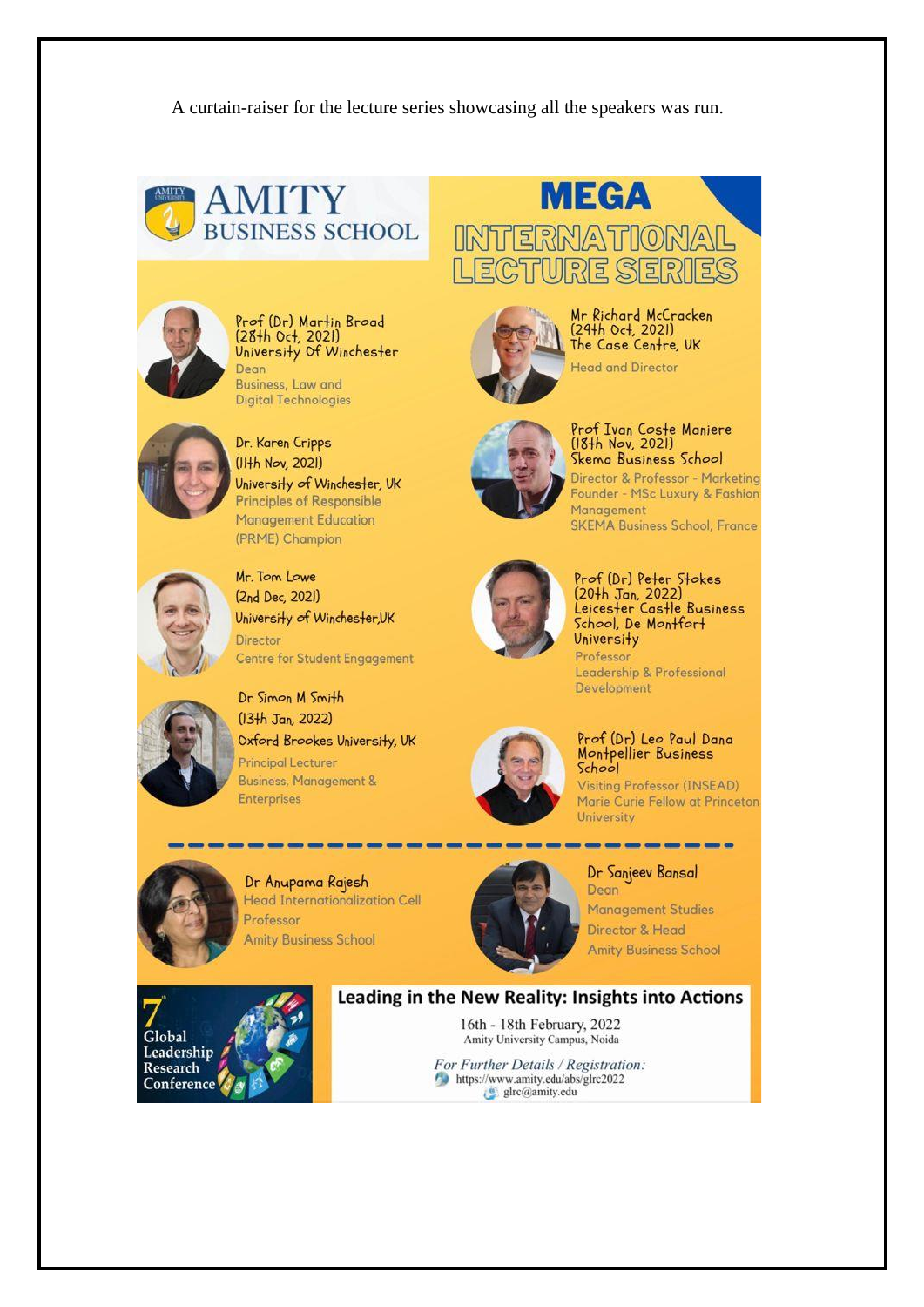The session was started by *Dr. Simon M Smith( Principal Lecturer in Business, Management and Enterprise, Oxford Brookes Business School, Oxford Brookes University)*, with a warm welcome to the gathering.



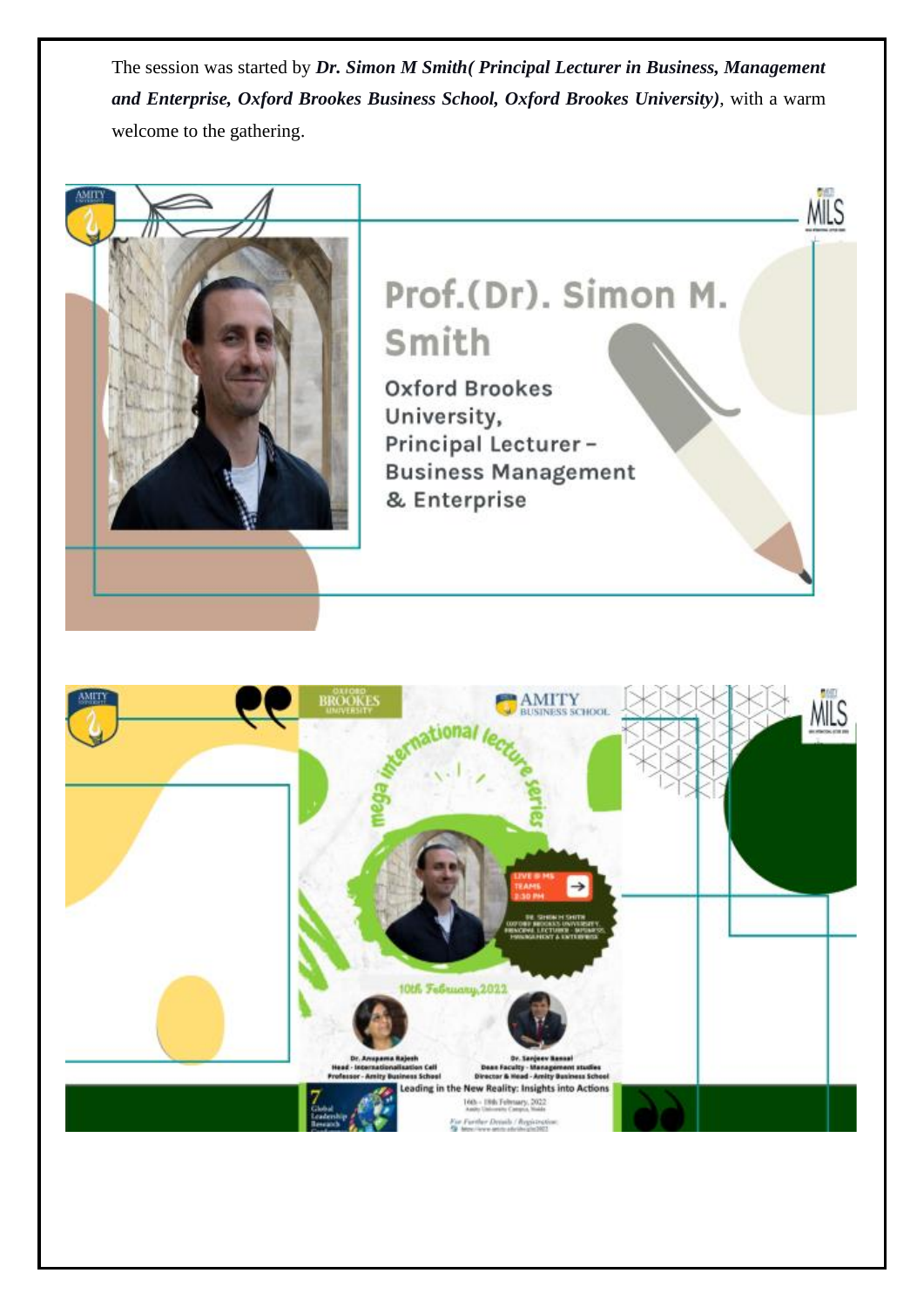Prof. Smith greeted the gathering with warm enthusiasm. He illuminated the gathering about "Examining paradox, the hidden curriculum and impact on leadership" and introduced PRME (the Principles for Responsible Management Education) as a United Nations-supported initiative designed to enhance the profile of sustainability in business and management schools around the world and inspire future leaders to balance economic and sustainability goals (PRME, 2021).

PRME exists to raise the profile of sustainability, transform management education, build research, and thought leadership globally, and promote awareness of the Sustainable Development Goals. Despite the efforts of PRME and their embedding into Business School curriculums, there remains a 'hidden curriculum' regarding the domination of neo-liberalistic/ capitalistic virtues within higher education delivery. Creating a paradoxical situation whereby there is a conflict of values and what business should look like. There is arguably still domination of capitalist characteristics, whether conscious or unconscious, i.e., business learning to maximize profit over people and planet (the 3Ps) because success is often still measured through such quantitative (and arguably managerialism) methods.

#### on YouTube - Recording



#### **PRME and the Hidden Curriculum**

- PRME (the Principles for Responsible Management Education) is a United Nations-supported initiative designed to enhance the profile of sustainability in business and management schools around the world, and inspire future leaders to balance economic and sustainability goals (PRME, 2021).
- PRME exists to raise the profile of sustainability, transform management education, build research and thought leadership globally, and promote 'awareness' the Sustainable Development Goals (SDGs) (Bradley, 2019; PRME,  $2021$ ).
- Despite the efforts of PRME and their embedding into Business School curriculums, there still remains a 'hidden curriculum' regarding the domination of neo-liberalistic/ capitalistic virtues within higher education delivery (Blasco, 2011, 2020).
- This creates a paradoxical situation, whereby there is a conflict of values and what business should look like.
- There is arguably still a domination of capitalist characteristics, whether conscious or unconscious, i.e. business learning to maximise profit over people and planet (the 3Ps), because success is often still measured through such quantitative (and arguably managerialist) methods.



**Dr.Sanjeev Bansal**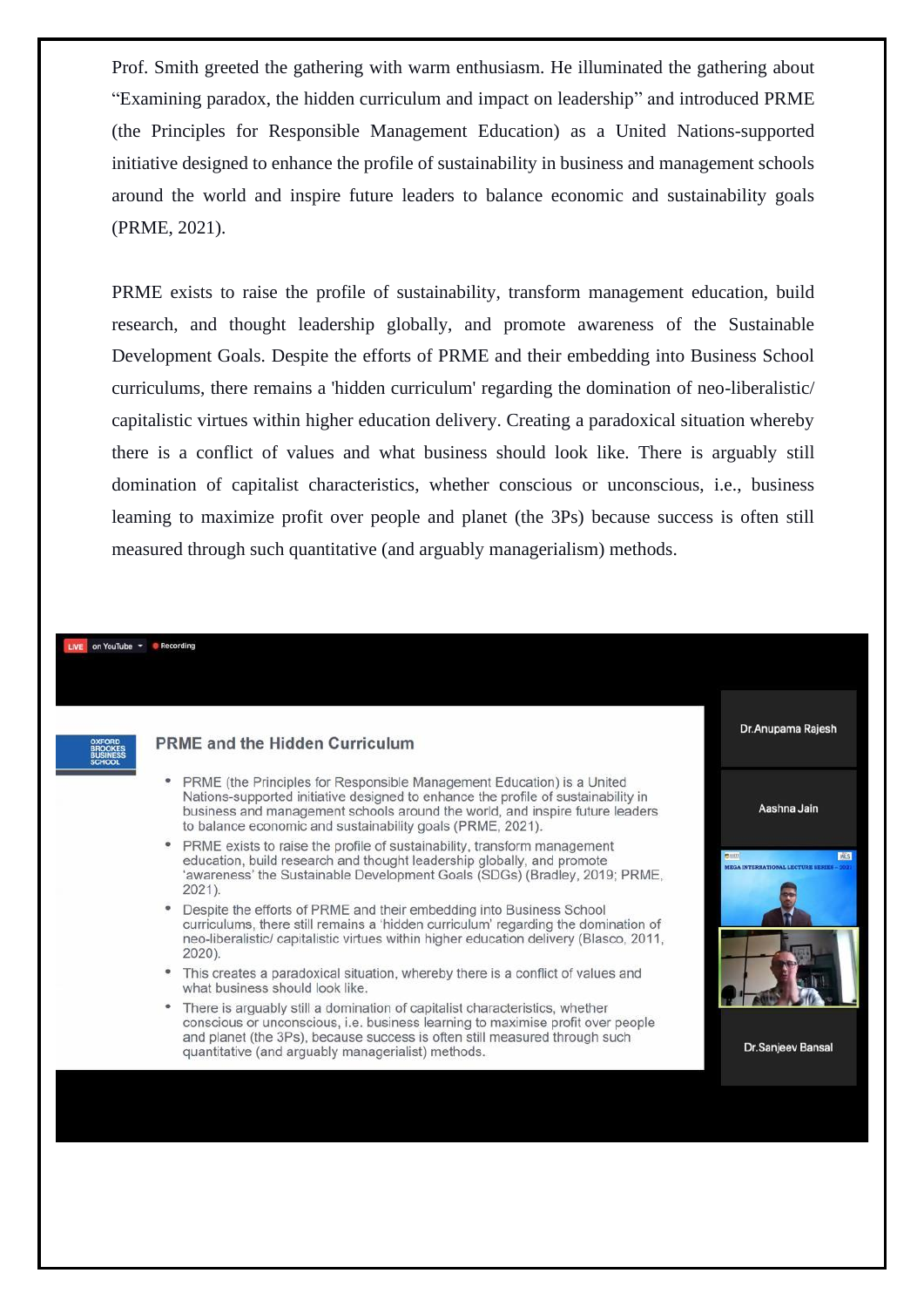He moved forward with the lecture, discussing the hidden curriculum and PRME. With this, Prof. Smith brings out the critical and urgent pressure on management education to respond to global crises and address the SDGs. A profit-first mindset at the institutional level is also often embedded in educational outcomes. He also warned about the risks of education contributing to an industrial mindset that "steer students towards individualism, materialism, and hyperrationality. He elucidated with the help of Blasco notes that just as there can be diversity in approaches to responsible management education, each institution is likely to have its hidden curriculum, and this is best understood through awareness of how it manifests in order that strategies can be devised to overcomes any associated problems. This demands critical reflexivity across the institution, including discussion on the tensions and paradoxes between the principles of responsible management education and other forms of managerial thinking.

Further, along with the session, Prof. Smith explained the Organizational Ambidexterity through the following points: -

- Involves two opposites: Exploitative versus Explorative practices
- Potentially paradoxical if organizations attempt both the practices
- Significantly, there is a growing body of literature that suggests that, not only is this approach possible, but it is also becoming increasingly necessary for short-term survival and sustained success
- It is also argued that many organizations engage with ambidexterity, whether consciously or not

on YouTube - Recording Dr.Anupama Rajesh Explorative • Explorative approaches focus on new knowledge and movements away from existing knowledge. Aashna Jain • Other keywords within these approaches relate to experimentation, flexibility,

- innovation and divergent thinking. • Comparisons can be made here to transformational leadership as perhaps aspects of, for example, coaching, mentoring and teaching become essential to
- achieving such an explorative approach successfully. • Again, can we argue a need for this during the current world pandemic?



**Dr.Sanjeev Bansal**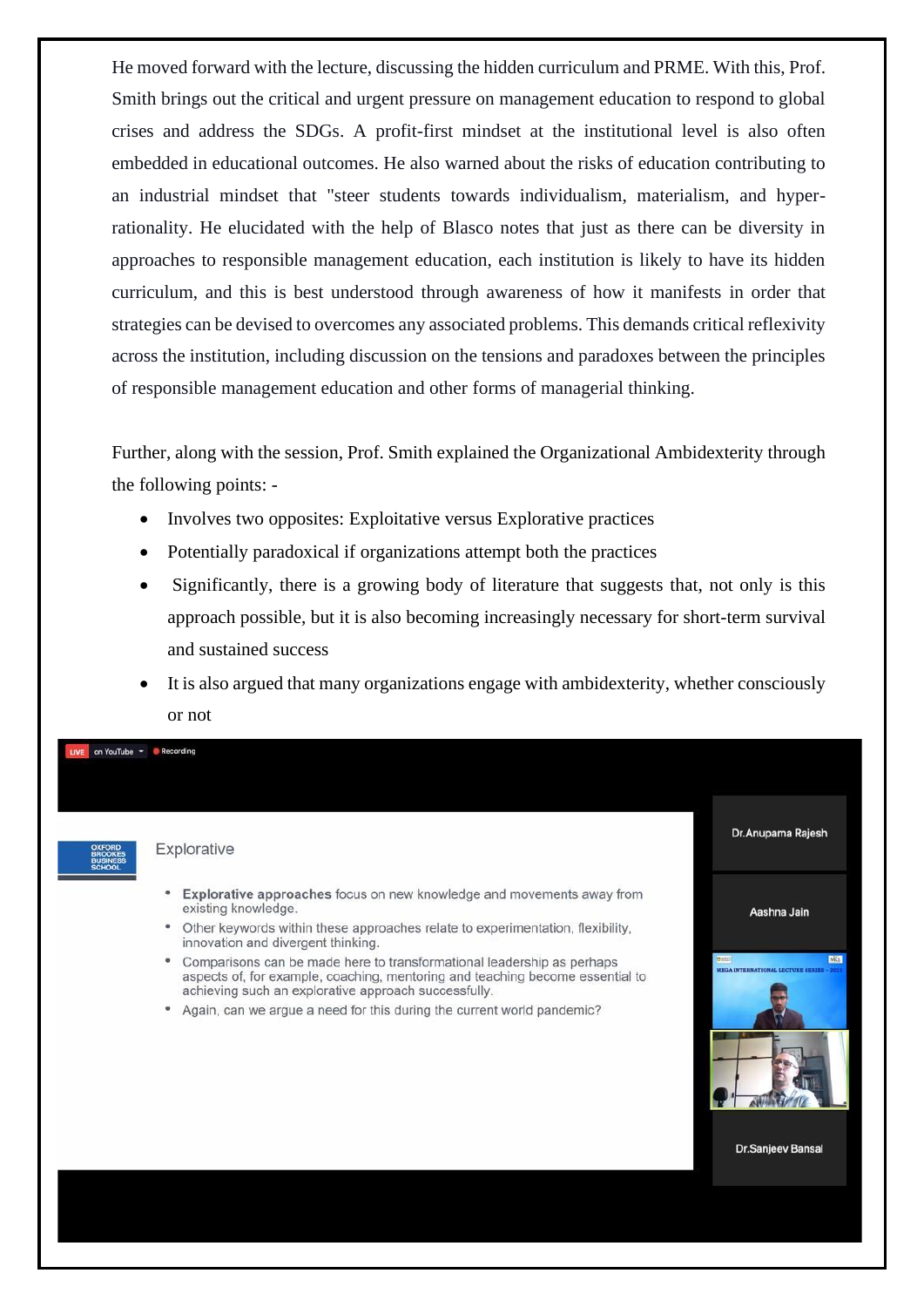**Explorative approaches** focus on new knowledge and movements away from existing knowledge. Other keywords within these approaches relate to experimentation, flexibility, innovation, and divergent thinking. Comparisons can be made here to transformational leadership as perhaps aspects of, for example, coaching, mentoring, and teaching becomes essential to achieving such an explorative approach successfully.

**Exploitative approaches** focus upon existing customers and/or markets. Other keywords related to these approaches include efficiency refinement expanding what is generally known to the organization. Comparisons can be here to transactional leadership and McDonaldization. We can perhaps see a need for this primarily because of the world pandemic.

Prof. Smith also explained forward the examples of Normative leadership approaches: -

# **1. The transformational leader**

- A leader seen as someone who can instil pride, faith, respect, and a sense of mission.
- It is suggested they have an ability to delegate, teach and coach employees whilst treating them as individuals.
- In addition, these leaders can encourage employees to think and act in new and creative ways.

# **2. The transactional leader**

- A leader who rewards employees in accordance with their contracts and the efforts they exert.
- It is argued they avoid giving new direction if old practices are fulfilling the performance goals.



on YouTube - C Recording

# PRME and the Hidden Curriculum [2]

- There is increasing pressure on management education to respond to global crises and address the SDGs.
- A 'profit-first' mindset at institutional level is also often embedded in educational outcomes (Lourenço et al., 2012).
- Wals and Benavot (2017, p. 407) warn of the risks of education contributing to an 'industrial mind-set' which "steer students towards individualism, materialism and hyper-rationality"
- Blasco (2020) notes that just as there can be diversity in approaches to responsible management education, each institution is likely to have its own idiosyncratic hidden curriculum, and this is best understood through awareness of how it manifests in order that strategies can be devised to overcomes any associated problems.
- This demands critical reflexivity across the institution, including discussion on the tensions and paradoxes between the principles of responsible management education and other forms of managerial thinking.

Dr.Sanjeev Bansal

Aashna Jain

MG

**MAG**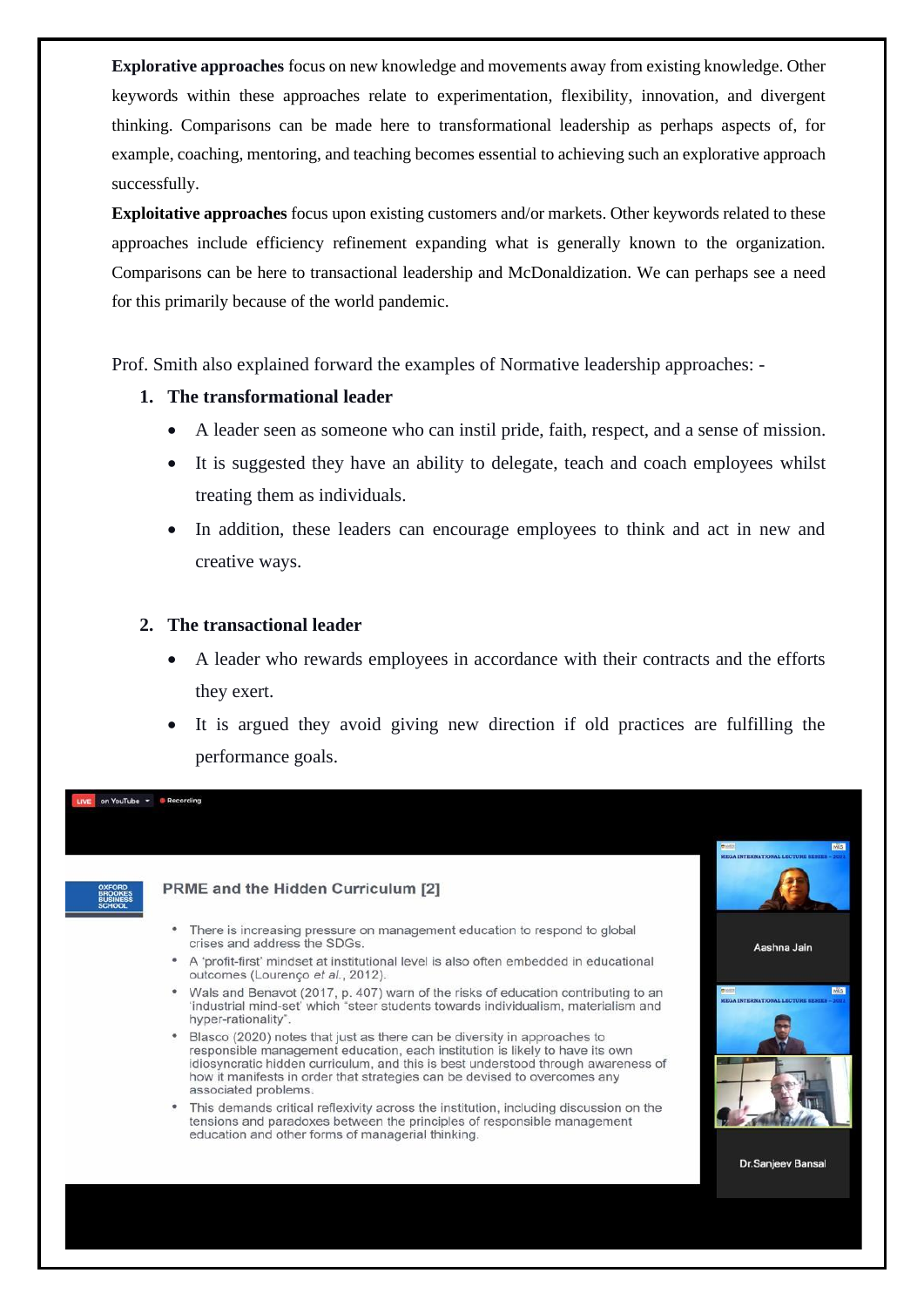Concluding the webinar, Prof. Smith brought forward the pointers examining the paradox: -

- The implementation and delivery of responsible management education and a drive to achieve SDGS are, by their very nature, paradoxical.
- The application of Organizational Ambidexterity is not a normal one.
- Analysing ambidexterity is a complicated juxtaposition the sustainability paradox could be argued to be insurmountable for many, if not most, organisations.
- Yet, we are at the point where change is a necessity.
- This journey can start in management education.
- With the hidden curriculum (conscious or unconscious), higher education academics can be a part of the problem, but it is time we became a true part of the solution.

YouTube link - [https://youtu.be/cr01Bq\\_f6ww](https://youtu.be/cr01Bq_f6ww)

#### on YouTube - Recording

| <b>OXFORD</b><br><b>BROOKES</b>  |
|----------------------------------|
| <b>BUSINESS</b><br><b>SCHOOL</b> |

#### Normative leadership approaches - examples

#### The transformational leader

- A leader seen as someone who can instill pride, faith, respect and a sense of mission.
- It is suggested they have an ability to delegate, teach and coach employees whilst treating them as individuals.
- In addition, these leaders can encourage employees to think and act in new and creative ways.
- A responsible leader?

#### The transactional leader

- A leader who rewards employees in accordance to their contracts and the efforts they exert.
- It is argued they avoid giving new direction if old practices are fulfilling the performance goals.



MLS



**Dr.Sanjeev Bansal**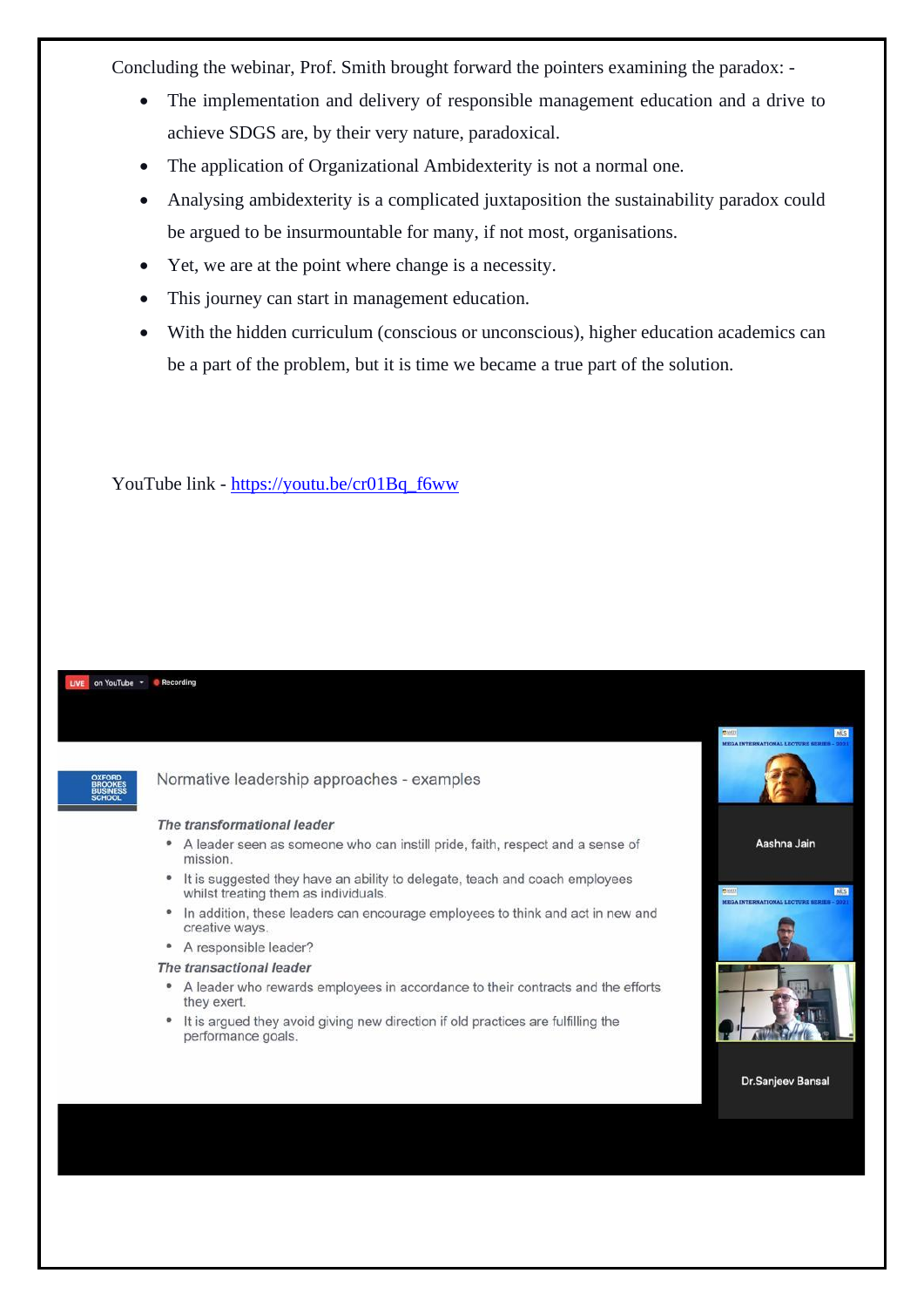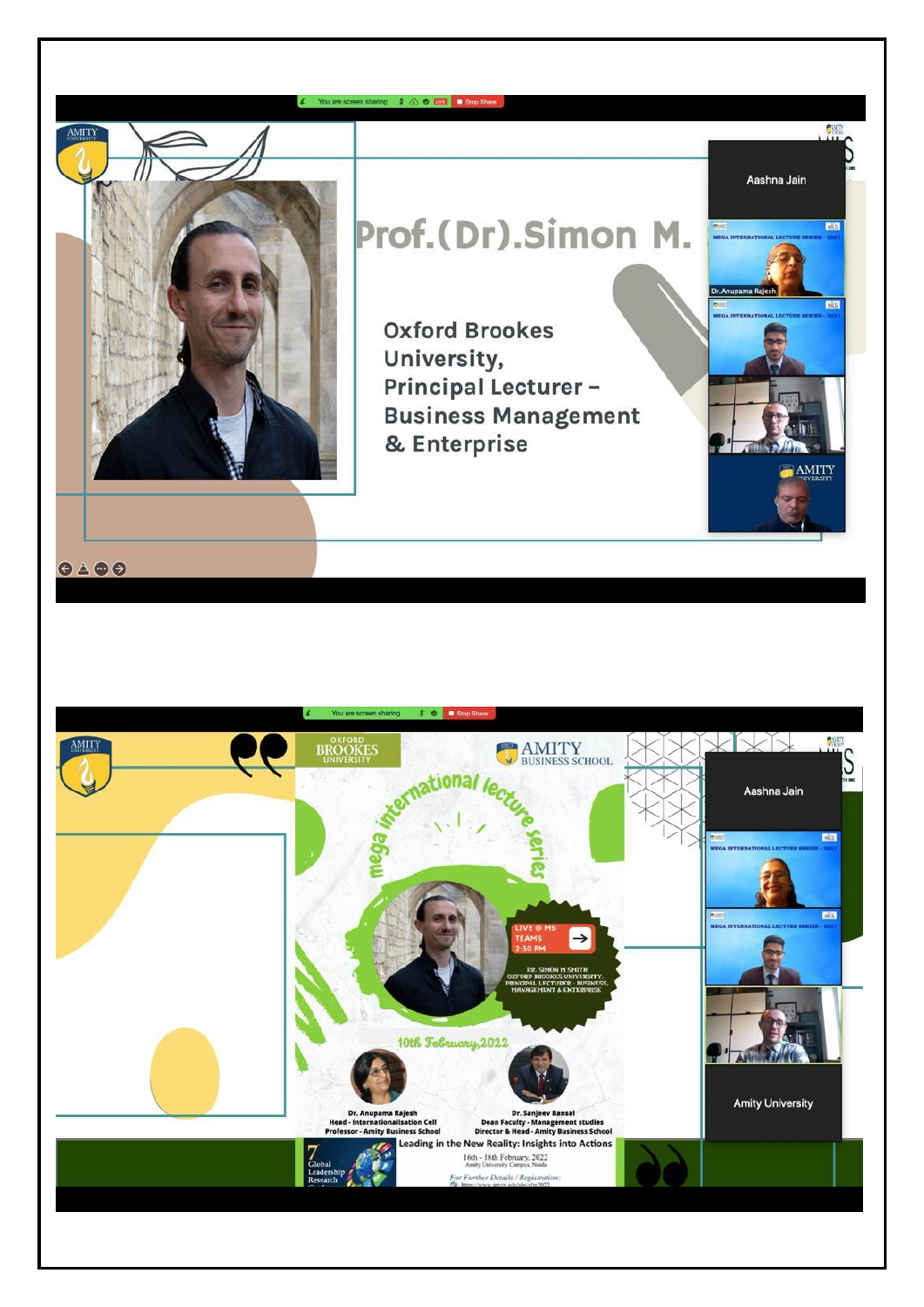